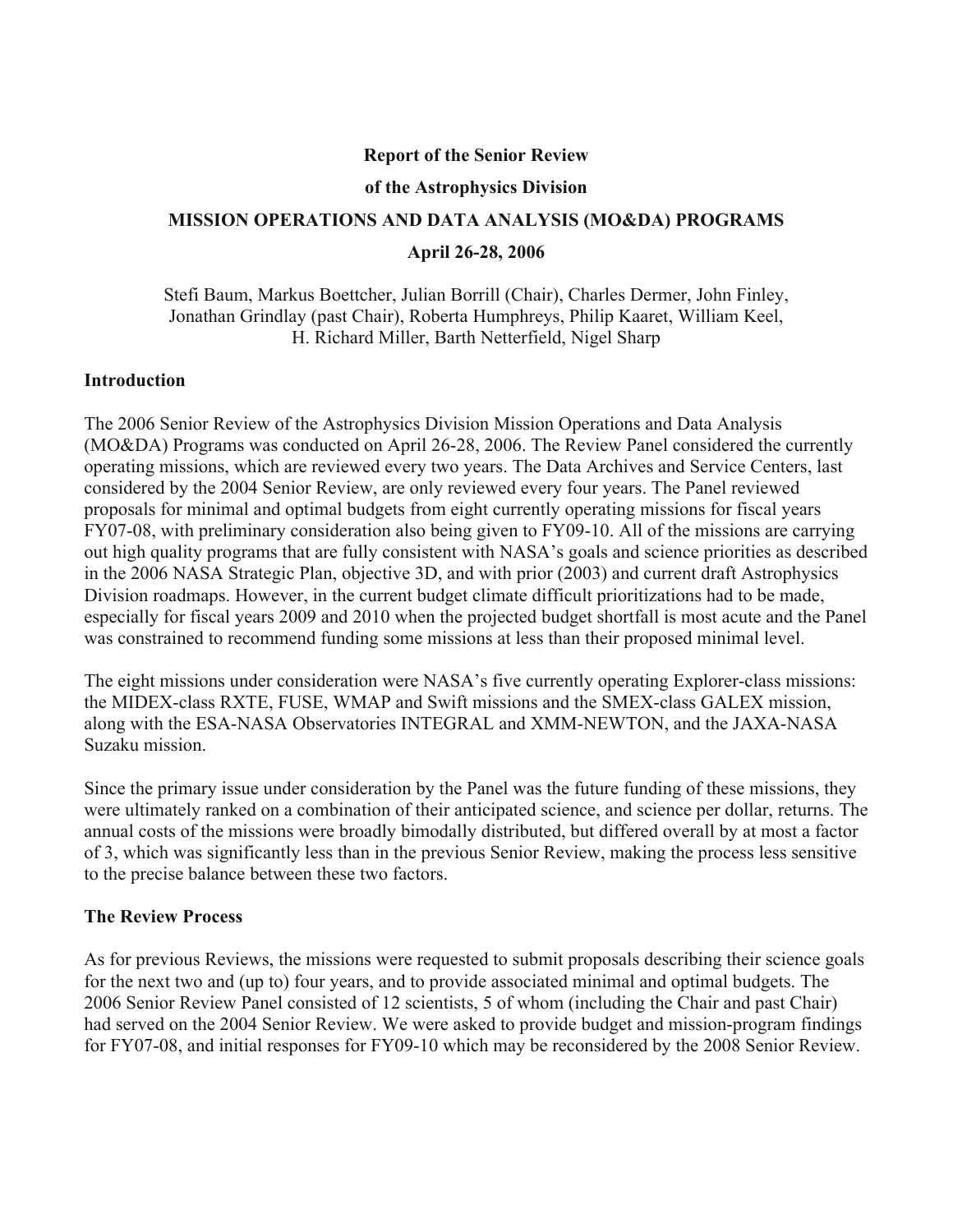The first day and a half of the Review were occupied by presentations by the individual missions, allowing them to update their proposals (submitted one month previously) and the Panel to ask questions about critical proposal details. In one case an external written review of a proposal was also solicited ahead of the Review to augment the expertise of the Panel, although in practice the reviewer's comments were very similar to those of the Panel.

A preliminary ranking of the missions identified the most contentious areas for further discussion, after which a first-pass budget proposal was drawn up. Over the next day this process was iterated and refined to produce the rankings and findings presented here. Final rankings, on a scale of 1-10, had dispersions between 0.3 and 2.2, but were typically of order unity.

The Panel had a number of process-related recommendations for future Senior Reviews, both for proposing missions and NASA HQ staff:

- 1. The Panel reiterates its request that proposals explicitly address any recommendations made by the previous Senior Review. Given how many missions continue to ignore this (or at least do not make it clear in their presentations, written or oral, how they have complied), we recommend that this be a **required** section in proposals in future Senior Review cycles.
- 2. In line with this, we suggest that in the off years between Senior Reviews NASA HQ staff should follow up on any such recommendations, pressing missions to comply with them wherever possible, and negotiating alternatives which preserve as much of the spirit of the recommendation as possible when circumstances reasonably prevent full compliance.
- 3. Generally the budgets were more coherent than in previous Reviews, and we strongly encourage missions to provide their budget information exactly in the template provided. We suggest that NASA make minor revisions in the budget template to make it even more clear what the separate budget lines are for Guest Investigator (GI) grants vs. support of the GI program as well as Science Team data analysis. In addition, we found that it would be very useful for missions to present, within their proposals, the FTE equivalents (and the associated 5-way functional breakouts) corresponding to their minimal and optimal budgets.
- 4. The Panel encourages NASA missions to consider accepting Guest Investigator proposals for modeling and interpretation investigations in addition to the more standard data reduction and analysis investigations. The Panel suggests to NASA that the fraction of GI support for such modeling and interpretation studies (which must be relevant to data from the mission at hand) be limited to 3-5% of the total GI program for a given MIDEX class (or larger) mission, as was recommended in the 2001 Decadal Survey Report. While it is outside of our immediate brief, the Panel wishes to express its grave concern that the ATP and ADP programs that support general theory and data analysis are currently critically under-funded.
- 5. Proposing missions should be advised that generic supporting testimonials are at best irrelevant and at worst counter productive.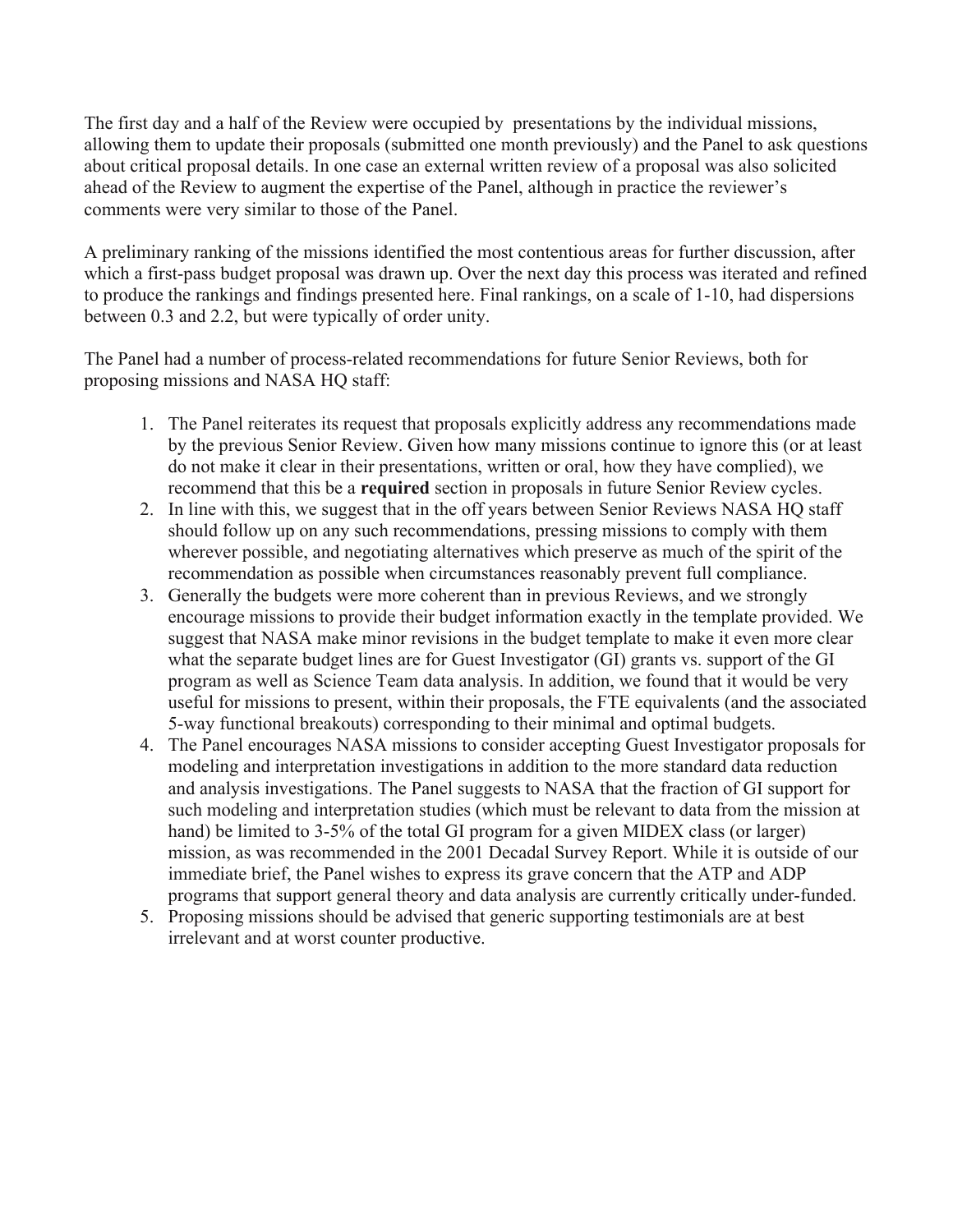## **MISSION ASSESSMENTS**

### (in rank order, from highest to lowest in overall rank)

### **Swift**

The Swift mission, a MIDEX-class Explorer launched in November 2004, is operating smoothly and carrying out a highly successful mission to study Gamma-ray Bursts (GRBs) as well as conduct a hard X-ray sky survey and studies of transients and other targets of opportunity (TOO). Swift is an Observatory-class mission, with 3 primary instruments (BAT, XRT and UVOT) on a novel spacecraft that can execute rapid  $(\sim 100 \text{ sec})$  slews to point at GRBs autonomously or TOOs by prior command. Its combined optical, X-ray and hard X-ray coverage is not duplicated by any other mission.

### **Spacecraft/instrument health & status:**

The overall mission health is excellent. The BAT has experienced occasional detector problems, but is operating in GRB detection mode over 98% of the time. The XRT lost its thermoelectric cooler early in the mission but CCD sensitivity is maintained by control of spacecraft orientation and solar heating management. The CCD for the XRT suffered a micrometeorite hit resulting in a <1% loss of detector area. The UVOT has functioned nominally after early mission adjustments. The spacecraft and ground data processing and distribution systems have functioned smoothly.

### **Science strengths:**

Swift has already precisely located more GRBs (>120) than all previous GRB missions combined. In its first year it achieved two major mission goals: localization of the first short GRBs and identification of their hosts with old stellar populations (most likely neutron star - neutron star mergers); and detection of the highest redshift GRB yet recorded (at  $z = 6.3$ ). The mission is on its way to fulfilling its promise both to decipher GRBs and to use them as cosmological probes of the early universe. In addition numerous ( $>155$ ) galactic accretion powered sources (X-ray binaries, CVs and transients) and  $>150$ AGN were detected and in many cases discovered in the course of the BAT survey over the first year. Some 120 non-GRB TOOs have been observed in the first year of operation by request to the mission PI.

The mission is breaking new ground. Not only is it the first to open the domain of high time resolution/wide field astronomy, but it has also shown how an Observatory-class, multi-instrument mission can be done under the Explorer envelope with the aid of international collaboration. The overall costs are reasonable for a mission of this complexity.

### **Relevancy strengths:**

Swift is conducting studies of black holes that are directly relevant to the longer term and more ambitious goals of the Black Hole Finder Probe in the Beyond Einstein program. Mission management and operations planning are also setting new examples for efficiency.

### **Data accessibility:**

The Swift policy of 100% open and immediate access to full raw and processed data and full analysis software is setting a new standard for NASA missions.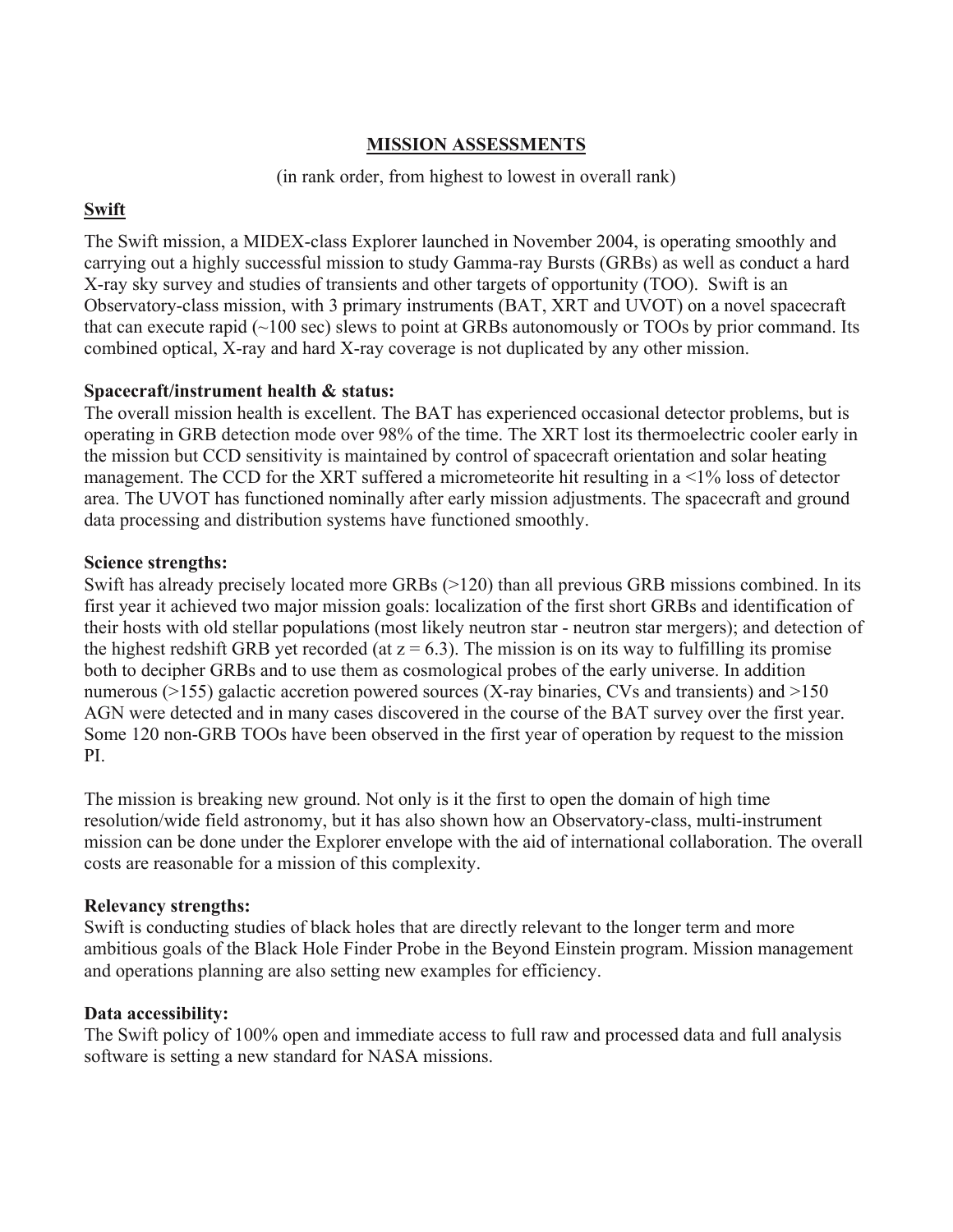#### **Proposal weaknesses:**

The proposal budget request, while reasonable, may be too low in its request for GI funding (even for the recommended optimal budget). This level of funding would support just 60 GIs with \$30K grants, whereas when pointed observations are opened to GIs in cycle 4, it is likely that the number of proposals will greatly exceed this number. Likewise, it is not clear why in later years (FY09 and beyond) Mission Operations and Science Center functions could not be reduced gradually as the mission becomes increasingly automated.

### **Overall assessment and recommendations:**

The Panel ranked Swift as the highest priority mission under review and recommends that it be funded at the proposed optimal budget level.

# **GALEX**

The Galaxy Evolution Explorer, a NASA Small Explorer UV survey mission, is in its third year of operations. The scientific return from GALEX is outstanding. GALEX is revolutionizing our understanding of the UV sky and critically informing our understanding of star formation and galaxy evolution in the local universe. The GALEX team has done an extraordinary job on a tight budget delivering enormous science results and returns to the community. Two areas of concern are (1) problems experienced with the FUV detector, contributing to a delay in completing the baseline mission survey science, and (2) the long turnaround time for data through the calibration pipelines.

#### **Spacecraft/instrument health & status:**

Overall mission health is good. Flight and ground systems are performing very well, with no cause for future concern. The near UV detector performance meets preflight expectations and is stable. The far UV detector has had problems (the HV-current anomaly and an elevated diffuse background "blob") but these have both been mitigated by HV cycling. This has now been instituted as an automated monthly preventative process with no loss of observing time.

### **Science strengths:**

As the first all sky UV imaging (and spectroscopic) survey mission, GALEX is returning impressive and unique scientific results, uncovering dramatic new results on the nature, origin, and evolution of star formation (and hence galaxy formation and evolution) in the nearby universe and the nature of the UV sky. The mission is performing very well overall. The GALEX survey archive is providing a treasure trove for understanding the UV sky, and provides a critical dataset to inform and complement SPITZER, HST, and Chandra observations. The completion of the Prime Mission Surveys and the Extended Mission surveys are critical to the full scientific return from GALEX. The promise for continued high quality scientific returns from GALEX is high.

#### **Relevancy strengths:**

GALEX is making critical contributions to our understanding of star formation and galaxy evolution, both central to NASA's Astrophysics Division goals.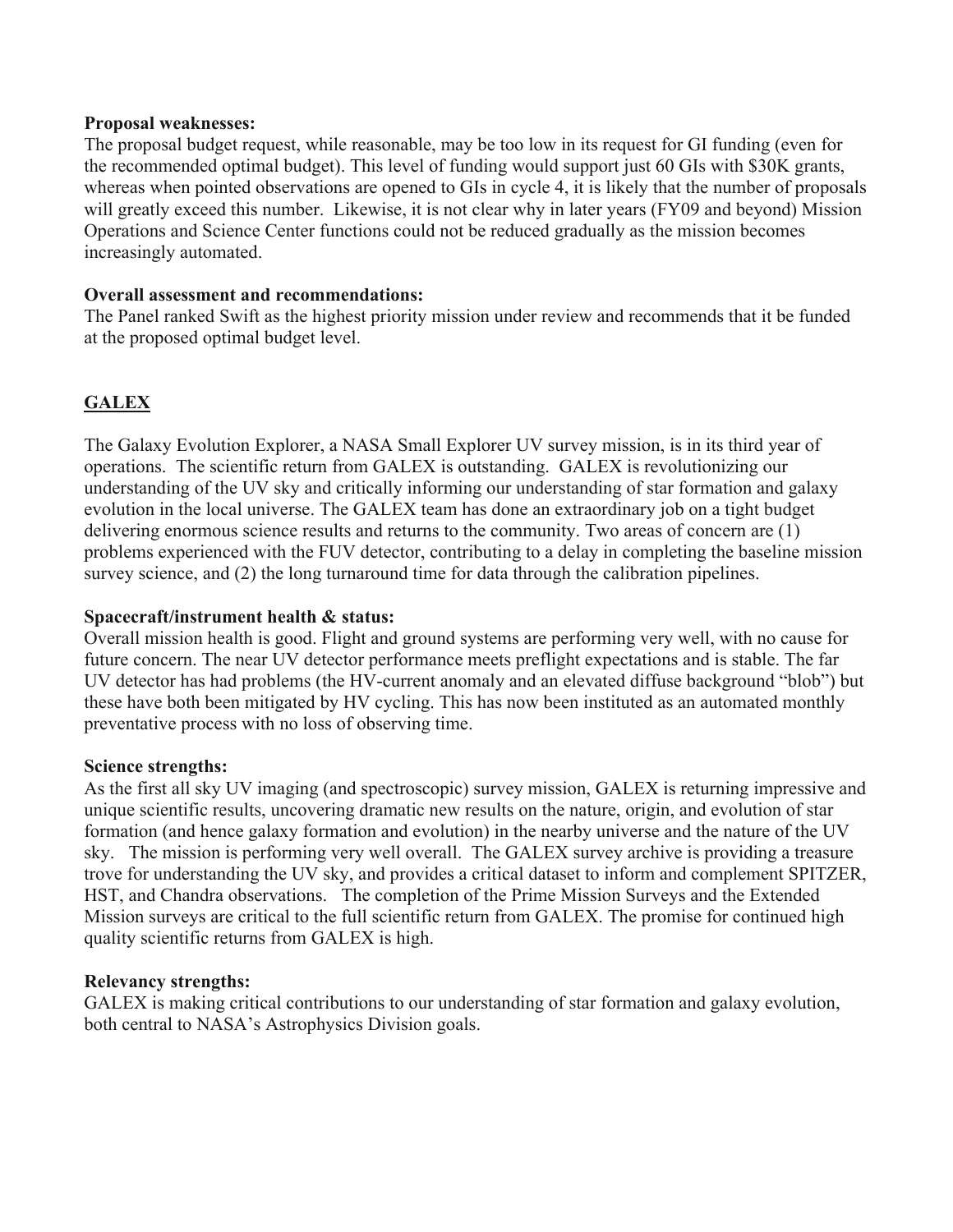### **Data accessibility:**

Processed and calibrated GALEX data and high-level associated science products are available through the MAST archive. The delay in processing of GALEX data and its inclusion in the MAST archive is currently considerable and negatively impacts the scientific returns from the mission.

### **Proposal weaknesses:**

The FUV detector on GALEX has experienced significant operational problems. Although the GALEX team has taken heroic and effective steps to assure quick recovery from FUV detector incidents, these problems have inhibited the completion of the prime mission survey science and create risk for the future. While the NUV detector provides significant scientific returns in its own right, it is clear that the loss of the FUV Detector would very significantly impact the scientific returns of the mission. The GALEX proposal includes funding for an archival GI program. While recognizing the enormous science value of the GALEX archive, the funding to support archival research for GALEX, as all other missions in this review, should be part of the ADP grant funding. We recommend that the funding levels for ADP to support archival data analysis from GALEX (and other missions) be kept high to realize the full scientific returns from currently operating (as well as past) missions.

### **Overall assessment and recommendations:**

GALEX is returning excellent science and producing a legacy dataset on the UV sky. The completion of the prime mission survey science is critical to realizing the full scientific return of GALEX. Rapid completion of this science should be given the highest priority, to assure its completion while the FUV detector is operating optimally. The proposed extended mission surveys also promise excellent scientific returns. The Panel feels that completion of the survey science and rapid delivery of calibrated science products to the scientific community are the highest priority for the GALEX mission. We note that for the community to realize the full benefit of GALEX in synergy with HST, Spitzer and Chandra it is critical that the data products from GALEX be made available to the community in a timely manner. We therefore recommend that the GALEX mission focus resources on automation of its pipelines to assure rapid delivery of calibrated data and associated data products to the community. In view of the risk associated with the FUV detector, we recommend that the observations for the primary all-sky survey and legacy surveys be loaded into the schedule as soon as practical, and that GI time only be ramped up as the completion of these surveys allows. Specifically the Panel would be comfortable with a low fraction (e.g. 15-25%) of GI science time in the immediate future in order to assure that the primary scientific goals of the survey science are achieved.

We recommend funding at the optimal budget level in FY07-08 in all areas except the GI program, in line with its relative priority as recommended above. Consideration may be given to increasing the GI related funding in years FY09-10 at the next Senior Review.

### **XMM-Newton**

XMM-Newton is a cornerstone mission of ESA's Horizon 2000 program and is comparable in scope to a NASA Great Observatory. XMM has three co-aligned X-ray telescopes and a UV/optical monitor (OM). NASA-sponsored teams contributed to the reflection gratings mounted on two of the telescopes and the OM. The XMM Guest Observer program is open to US scientists with ~40% of the accepted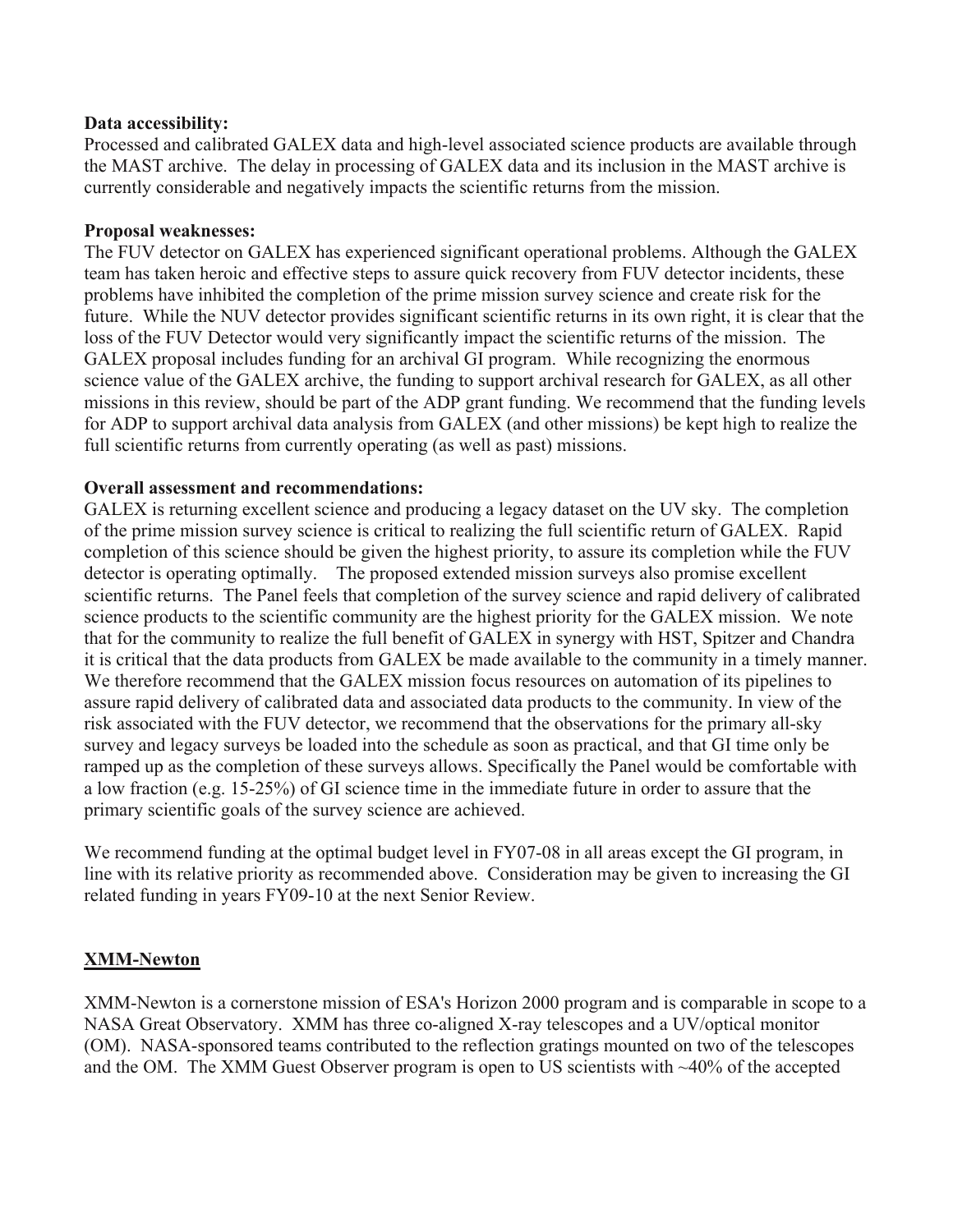proposals having US Principal Investigators and an additional ~25% with US co-Investigators. Roughly 250 papers per year use XMM data and these papers are typically well cited.

### **Spacecraft/instrument health & status:**

The XMM-Newton spacecraft and instruments are in good condition. Early in the mission, two of the 18 CCDs in the RGS failed and the OM was found to have a stray light problem and reduced UV sensitivity. Roughly 30% of the total observing time is contaminated by background flares due to soft protons. During March 2005, a micrometeorite hit one of the seven CCDs in the EPIC MOS1, causing it to fail; fortunately this was not the on-axis CCD.

### **Science strengths:**

XMM has made many important scientific contributions on topics such as clusters of galaxies, relativistic iron line emission from active galactic nuclei, supernova remnants, X-ray binaries in other galaxies including ultra-luminous X-ray sources, isolated neutron stars, pre-main sequence stars, and even planets within our own solar system. The observing program for XMM is very highly oversubscribed, by a factor of seven. Looking forward, we anticipate a strong scientific return from continuing observations with XMM, and from mining the growing XMM archive including the recently implemented slew survey. The team has done a good job in reducing the costs associated with the instrument teams. A significant fraction of the total budget is devoted to the GO program, which allows a reasonable level for support for individual investigators.

### **Relevancy strengths:**

XMM observations directly address NASA scientific objectives in the areas of cosmology and of extreme gravitational and magnetic fields.

### **Data accessibility:**

X-ray data access via the HEASARC is straightforward and well understood by the community. The US Guest Observer Facility (GOF) has added value by producing the "ABC Guide" and improving the proposal submission software. The XMM team has significantly improved access to OM data, which are now available as images and source lists with astrometry corrected to 1 arc second in the HEASARC and MAST. The team is commended for directly addressing this issue raised in the 2004 Senior Review.

### **Proposal weaknesses:**

The 2004 Senior Review requested that the project "prepare a plan for operating the program with significantly reduced budgets in later years." Although instrument team support was appropriately reduced, and theory (\*\*) and archival research support was removed, the overall budget request was above even that proposed in 2004. Despite the strength of the science of this mission, this failure to address prior concerns should not go unremarked. It also seems that some of the software development being funded by the GOF goes beyond that directly required for support of the mission. (\*\* The Panel notes that XMM proposal selection is done by an ESA-sponsored peer review and is thus outside the control of our recommendation #4 above for limited support for "modeling and interpretation" studies.)

### **Overall assessment and recommendations:**

XMM-Newton is an extremely valuable resource. The scientific output of US observers on XMM is very high and is accomplished with a relatively low investment of NASA funds. The capabilities of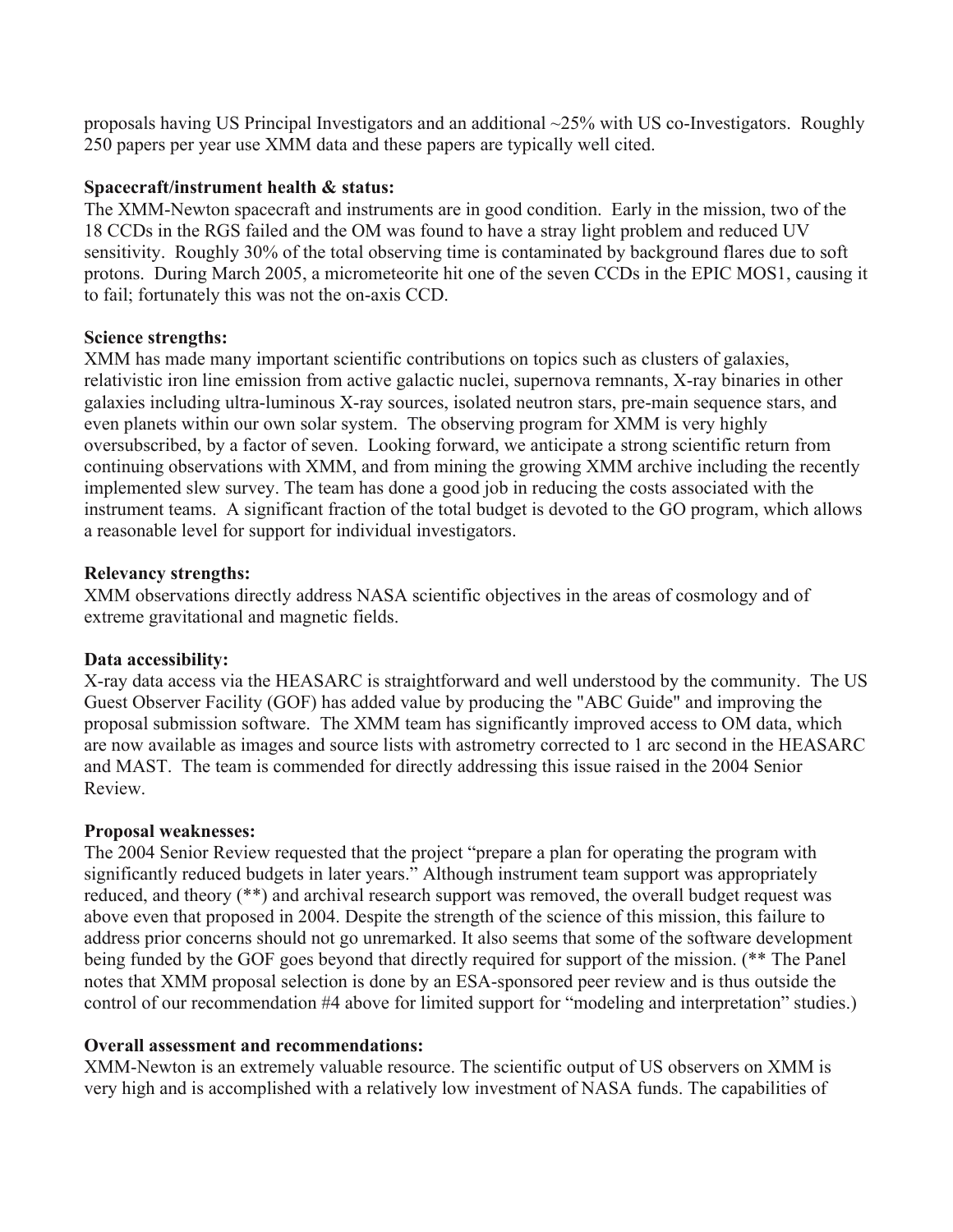XMM complement those of other X-ray observatories such as the Chandra X-ray Observatory, the Rossi X-ray Timing Explorer, and Suzaku. We recommend that this program continue at the proposed minimal funding level in FY07-08, but to plan for a reduction in the GI program in FY09-10.

# **WMAP**

The Wilkinson Microwave Anisotropy Probe (WMAP) is a MIDEX mission designed to provide all-sky maps at five microwave frequencies (23, 33, 41, 61 and 94 GHz) with high sensitivity and precision. The WMAP team released the results of their first year of observations, including all-sky temperature maps and TT and TE power spectra, in February 2003 to considerable media interest. Results from the first three years of operation (to September 2004) were released in March 2006, again to considerable interest.

### **Spacecraft/instrument health & status:**

Mission operations at L2 remain extremely smooth and reliable. Three high-energy particle encounters triggered planned safe-mode shutdowns with subsequent complete recovery. One battery cell failed early on: more than sufficient battery capability remains. There are no consumable cryogens, and fuel reserves are more than adequate.

### **Science strengths:**

WMAP addresses fundamental scientific questions in a way that is, at present, uniquely complementary to other observations. The three year results present updated all-sky temperature and the first all-sky polarization maps, their associated TT, TE and now also EE power spectra, and constraints on fundamental parameters of cosmology derived from these data both alone and in combination with other cosmological observations. WMAP results are heavily used by the astronomical community, and continue to be a high impact public relations benefit for NASA. Continued operation should improve the accuracy of constraints on cosmological parameters (particularly the optical depth to reionization and the tensor to scalar ratio), provide better input to the calibration of suborbital CMB observations, and enhance our knowledge of Galactic emission, including providing low-frequency foreground templates for future CMB satellite missions.

### **Relevancy strengths:**

WMAP continues to be fundamentally relevant to the Astrophysics Division 2003 roadmap objectives 1, 3, and 4, and to the 2006 NASA strategic objective 3D.

### **Data accessibility:**

Data are archived and distributed through LAMBDA, which was established to be NASA's central CMB data archive and distribution center. As with the 2004 Senior Review, there are still concerns about the release of data products to the community in a timely manner. This is important because WMAP has no GO or GI program other than such releases.

### **Proposal weaknesses:**

WMAP has already been operating for 4.5 years and will reach 6 years on its current funding commitment. The argument for this current extension proposal should therefore have concentrated on the science return from 8 years of data versus 6 years. Instead, the proposal compared 8 years to 3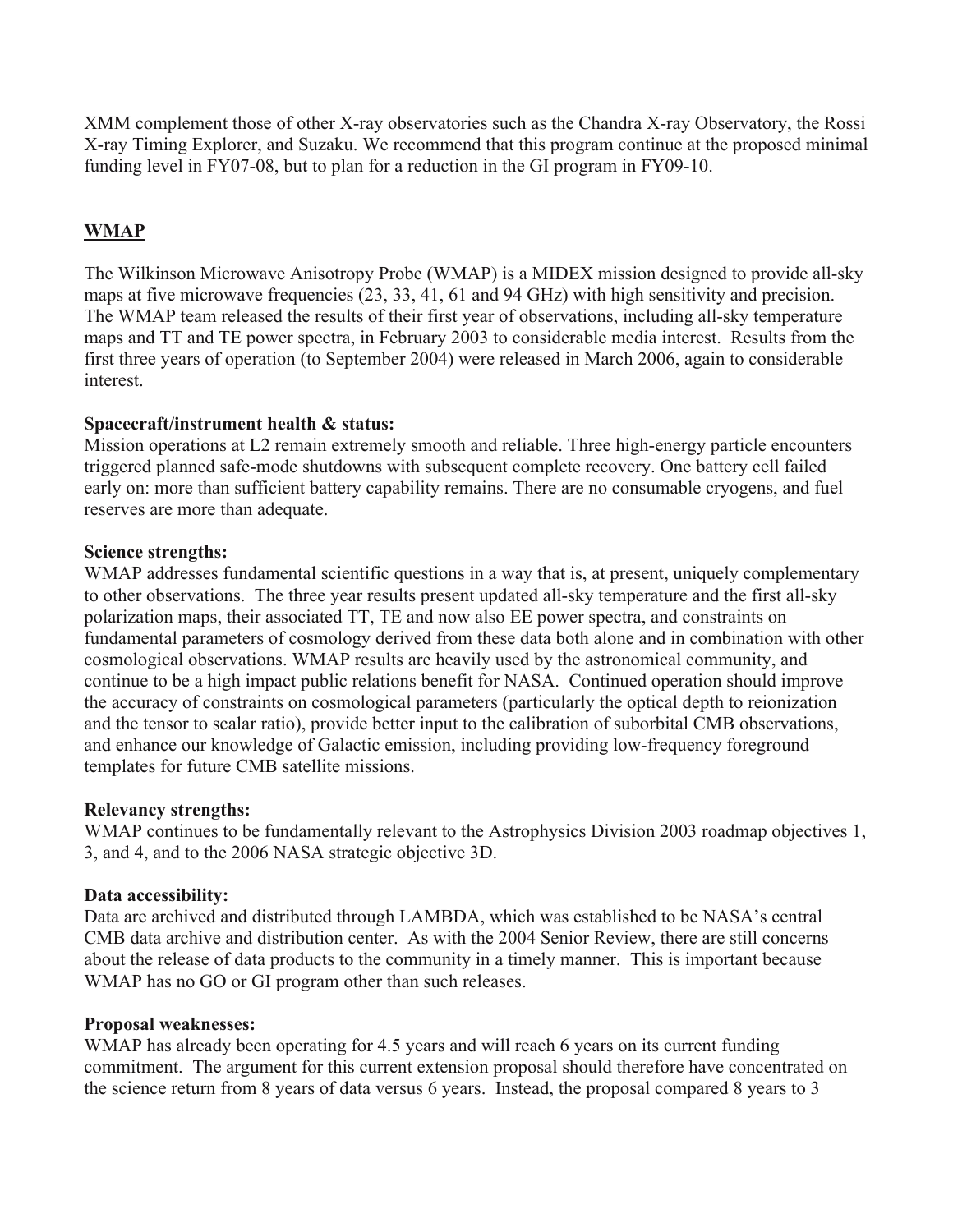years, leading to considerable speculation by the Panel about what the improvement of 8 years over 6 years would really be. The case for 8 years versus 6 seemed to rest on statistical reduction of error bars, on better understanding of Galactic foreground emission, and on the possibility that increased signal to noise might bring qualitative improvements in the control of systematic errors. But this was not clearly demonstrated in the proposal.

Although the proposal did contain a section discussing why it took so long to release the data, the Panel was concerned that the recommendations of the 2004 Senior Review for both annual and complete data releases were not explicitly addressed. The need to be very careful not to release erroneous or misleading data was well appreciated, but the proposal failed to acknowledge that Senior Review concerns were worth addressing.

The case for an extension was not placed in context. Planck was mentioned and it was claimed (without evidence) that it would not be able to control its systematic errors as well as WMAP has. Smaller scale CMB measurements were mentioned, but mostly just to argue that they required WMAP for calibration. Sub-orbital experiments planning to constrain the B-modes at degree scales (where their anticipated inflationary gravity-wave induced anisotropies are expected to peak) and smaller (where they will far exceed WMAP's ability to detect a gravitationally-lensed E-mode contribution) were not mentioned at all.

### **Overall assessment and recommendations:**

This remains high-profile science of value for the future. Although forthcoming experiments, including ground-based, sub-orbital, and space-based projects, may address some questions better than WMAP, nevertheless WMAP is an operating, stable, understood, mission, with a unique low frequency band. The team has done an excellent job of reducing their requested budget, much more in consonance with the guidelines than most other proposals. Funding is well leveraged, e.g. by LAMBDA support for WMAP data reduction and archiving and by team members with other funding support (notably NSF).

We recommend continued funding of WMAP at their requested minimal budget level in FY07 and FY08 (which would provide 7 years of data), and cautiously endorse continuation in FY09 to complete the mission with 8 years of data collection. Operations until FY09 are subject to the team demonstrating in their next Senior Review proposal that a 5 and/or 6 year dataset have achieved the anticipated reduction in statistical and systematic errors beyond the 3 year data. Funding should then ramp down in FY10 (as proposed) to permit the completion of the data analysis and release of the final data products.

### **INTEGRAL**

INTEGRAL is a gamma-ray mission consisting of four instruments, SPI (20 keV – 8 MeV), IBIS (15  $keV - 10$  MeV), JEM-X (3 – 35 keV), and the OMC (V band). The X-ray and gamma-ray instruments use coded mask imaging. INTEGRAL was launched 17 October 2002 as an ESA cornerstone mission. ESA has approved extending the mission through 2008, with a further recommendation for an extension through 2010. NASA support of the INTEGRAL mission in partnership with ESA helps to provide access to unique data at reasonable cost.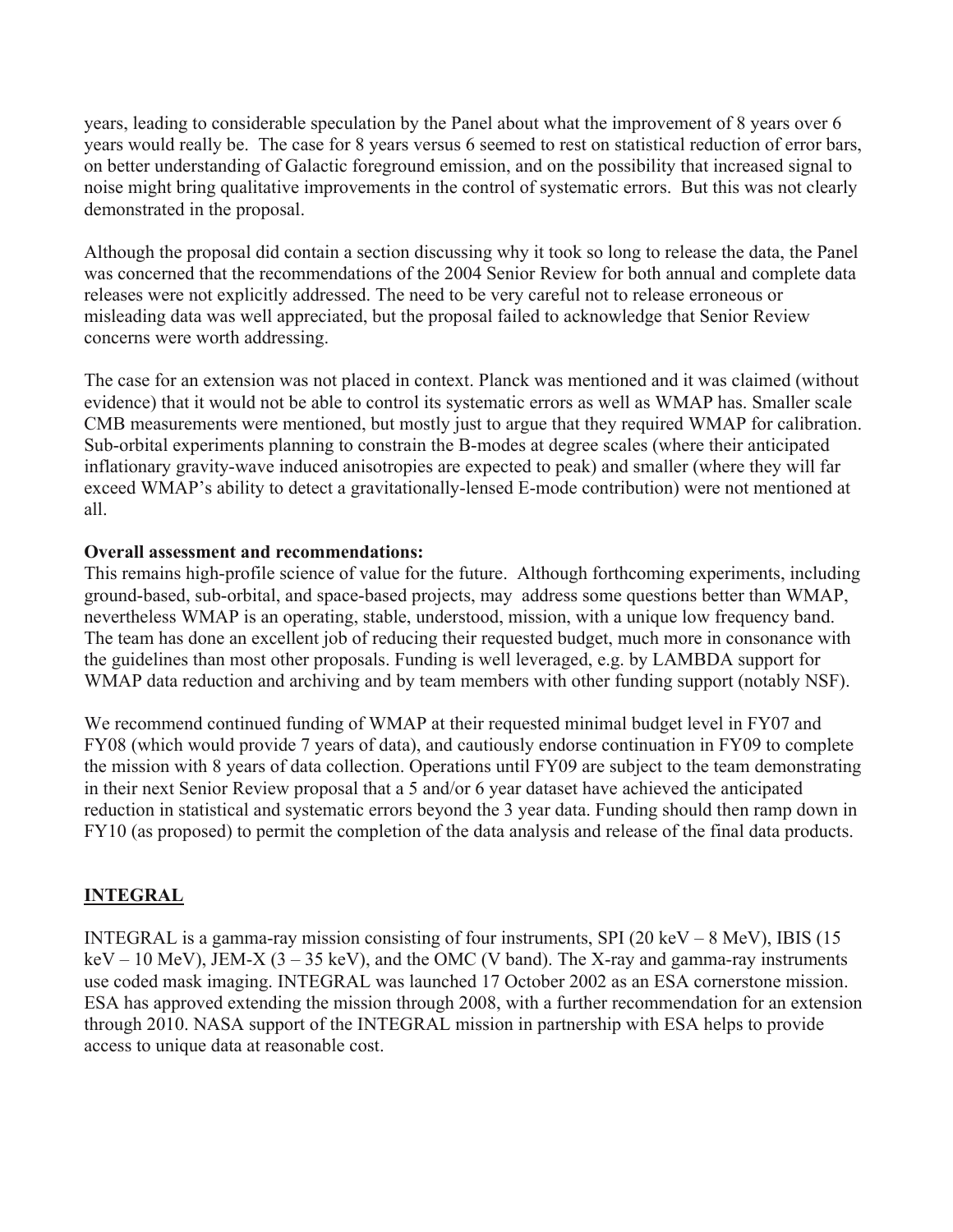US PIs won 70 observation proposals in Cycles  $1 - 3$ , representing 26% of the total. Some 15% of INTEGRAL publications have first authors from the US. There were 160 proposals in AO3, of which 85 were approved, with a fourfold oversubscription in time. In AO4, 145 proposals were received, with 8x oversubscription in time. INTEGRAL has detected 210 sources, of which 56 are new IGR sources, and 68 are AGNs.

### **Spacecraft/instrument health & status:**

The instrument has been functioning well, though SPI suffered loss of 2 out of 19 detector modules, representing an approximately 10% loss of efficiency. JEM-X lost a dozen microstrip anode elements and is operating at reduced efficiency, with only one of the detectors operating at a time. The highenergy instruments did not reach pre-launch expectations because of larger background than expected. No serious instrument degradation has occurred since the previous review.

### **Science strengths:**

INTEGRAL has produced important new results on maps of the 0.511 MeV positron annihilation line and the 1.809<sup>26</sup>Al line, and has detected the 67.8 keV <sup>44</sup>Ti line and the 1.173, 1.133 MeV <sup>60</sup>Fe lines. These observations have fundamental importance by tracing nucleosynthesis from stellar explosions throughout the Galaxy. They have discovered a large number of new Galactic X-ray transients as well as obscured X-ray pulsars, and produced new results on SGRs, SNRs, and GRBs. It is the only mission now and in the foreseeable future that provides information on the nuclear gamma-ray sky. One of its key projects is to provide uniform deep exposure of the Galactic plane.

### **Relevancy strengths:**

INTEGRAL observations are directly relevant to the Lifecycles of Matter goals of NASA's original Structure and Evolution of the Universe roadmap as well as current Astrophysics Division science objectives.

### **Data accessibility:**

The early data analysis software was difficult to use, but the more recent software releases from the INTEGRAL-GOF at GSFC provide better usability. This answers one of the recommendations of the 2004 Senior Review. INTEGRAL has useful synergy with many other missions. INTEGRAL is the only mission in the foreseeable future to provide sensitive coverage in the nuclear gamma-ray line region of the electromagnetic spectrum.

### **Proposal weaknesses:**

INTEGRAL's data analysis software was very user-unfriendly at the beginning of the mission, slowing the output of results. The proposal did not make clear what further steps could be taken to improve data access and ease of analysis. The number of proposals in AO4 was fewer than in AO3, even though timeoversubscription has increased. Outreach to larger community needs to be improved.

### **Overall assessment and recommendations:**

Because of the uniqueness of the data set and the access of US scientists to a mission where the bulk of the costs are borne by ESA, the Panel recommends supporting this proposal at the in-guide level for FY07-08. The Panel also recommends funding at somewhat below the in-guide level in FY09-10, provided that the mission is extended by ESA.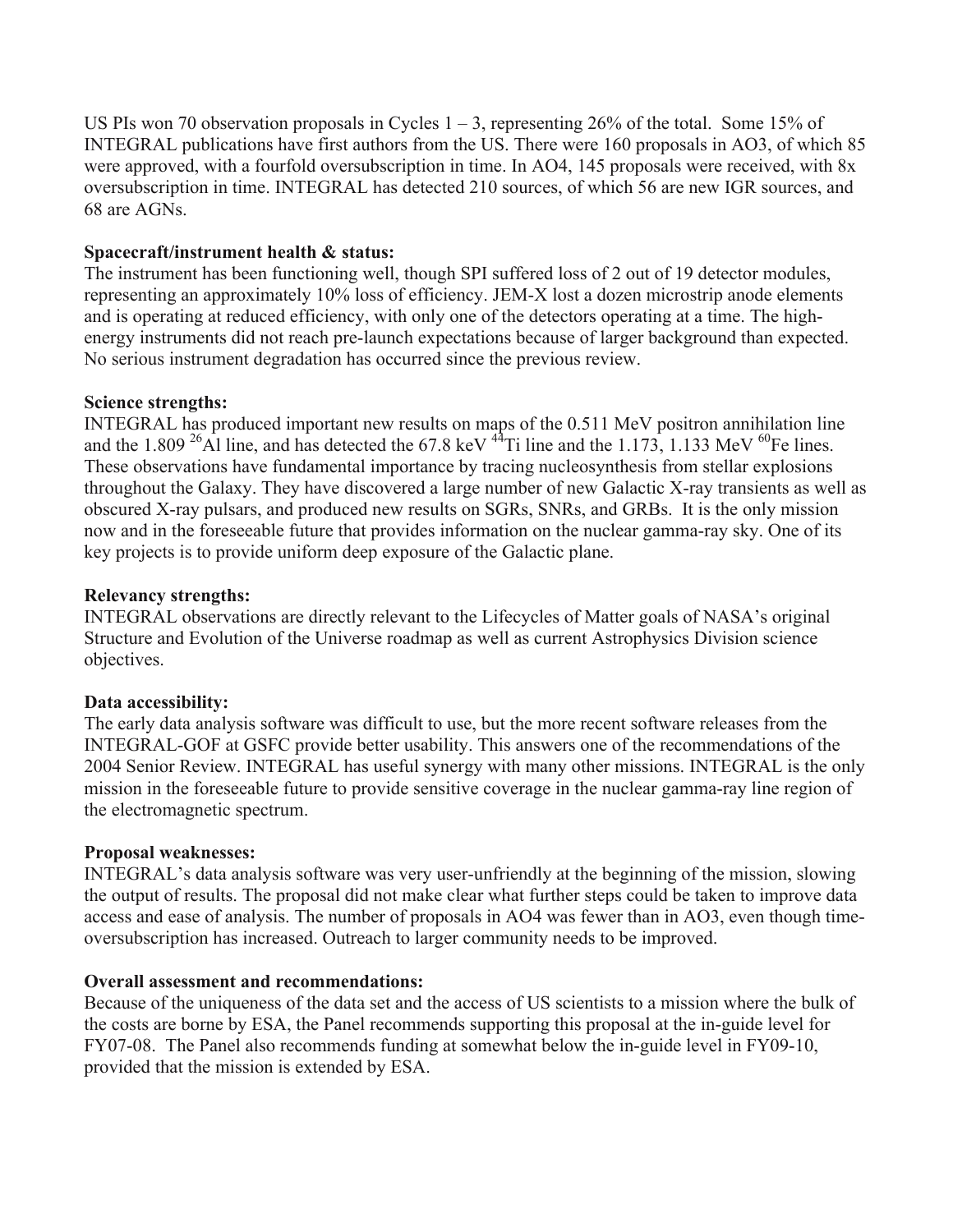### **Suzaku**

The joint Japanese-US mission Suzaku, a major new X-ray observatory, was launched in July 2005 to conduct high spectral resolution studies of cosmic x-ray sources over a broad band  $(0.2 - 600 \text{ keV})$ . The early failure of the XRS prime instrument left the mission with only two functioning instruments, but this mission is still able to carry out a science program with unique capabilities.

### **Spacecraft/instrument health & status:**

As launched, the Suzaku observatory was equipped with three instruments: the high resolution X-ray Spectrometer (XRS), the X-ray Imaging Spectrometers (XIS), and the Hard X-ray Detector (HXD). The premature loss of cryogen rendered the XRS unusable three weeks into the mission. During that time, however, the instrument performed well and demonstrated that the basic microcalorimeter concept is sound for space applications. The XIS has a contamination issue, but there is some evidence that the cause is understood and that the deposition may be stabilizing. The team has a plan to correct the obscuration, and is currently studying the details in the laboratory. The HXD detector is performing well. After an initial Science Working Group phase, the mission is now a 100% G.I. program in which the U.S. community directly receives 37.5% of the available time, with an additional 12.5% reserved for Japanese-US collaborations.

With the XIS and telescope collecting area comparable to XMM, Suzaku is uniquely well suited to observe extended sources at low X-ray energies. The combined data from the XIS and HXD instruments provide an opportunity for both low and high-energy observations to be performed from a single platform. Although the HXD is non-imaging, its low background enables high sensitivity, particularly for extended sources.

### **Science strengths:**

The primary science goals are to: (1) test the black hole-accretion disk paradigm by studying the Fe K line and reflection components in AGN and X-ray binaries, (2) constrain the contribution to the hard Xray background due to AGN, (3) survey galaxy clusters out to the virial radius to measure chemical evolution and to infer cosmological parameters, (4) measure the non-thermal emission from clusters as a signature of high energy cosmic rays, (5) constrain the source components of the soft x-ray background, and (6) measure cosmic abundances (CNO) in several environments of the ISM as well as nearby galaxies. The XIS and HXD provide broadband spectral coverage with sensitivity comparable to XMM (for the XIS) and better than Swift/BAT (per unit exposure time, for the HXD) as well as better spectral resolution for both instruments.

### **Relevancy strengths:**

Suzaku is making fundamental contributions to the science objectives of NASA's Astrophysics Division.

### **Data accessibility:**

Suzaku data will be made available through HEASARC, leveraging its existing high-quality archiving and analysis infrastructure. The lag between observation and processed data delivery is anticipated to be of the order of 1 week.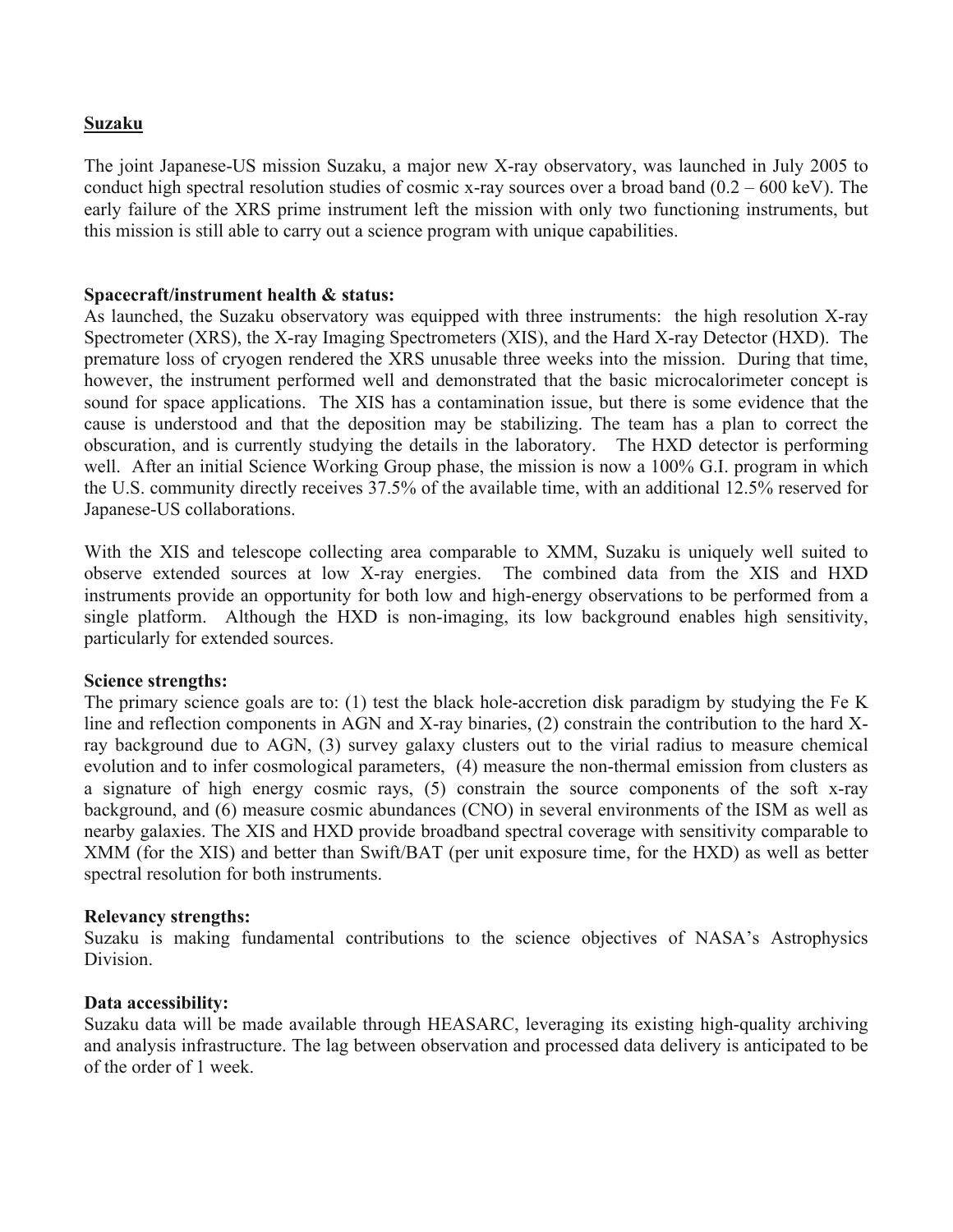#### **Overall assessment and recommendations:**

The Panel is pleased with the 100% GI program on Suzaku and endorses the plan that the team has for addressing the contamination issue with the XIS. We are hopeful that this instrument will be fully utilized as the mission goes forward. Overall, we find that there should be reasonable scientific return and we recommend supporting this mission at levels as close to the proposed minimal level as allowed by the constraints to the MO&DA budget. However, if the contamination issues have not been adequately resolved by the time of the 2008 Senior Review we recommend that continued NASA support of Suzaku be closely examined.

## **RXTE**

RXTE is a versatile medium-to-hard X-ray mission launched in late 1995. Its large collecting area, high scheduling flexibility, unparalleled high time resolution, and broadband spectral coverage, in combination with the ASM being the only medium X-ray  $(2 – 12 \text{ keV})$  all-sky monitor operating at present and in the foreseeable future, uniquely position RXTE to study the curved space-time near accreting compact objects, the physics of accreting millisecond pulsars, black holes and Galactic and extragalactic jet sources.

### **Spacecraft/instrument health & status:**

All instruments on board RXTE are currently operating at reduced, but scientifically useful productivity. The ASM showed a gradual increase in the proportional counter gain of 10 % per year in one of its units prior to this Senior Review. It is currently operating at  $\sim 67$  % of its sensitivity at launch. The PCA is now routinely operating with 2 out of 5 PCUs normally active. One of the HEXTE clusters showed a tendency to fail to go into rocking mode when prompted. The respective Instrument Teams have succeeded to substantially slow down the degradation of the ASM and decided to switch to staring mode for HEXTE cluster A, developing a procedure to use the background from cluster B for background subtraction on the cluster A data. All instruments are expected to be able to operate stably for at least another  $2 - 3$  years.

### **Science strengths:**

RXTE's high time resolution uniquely equips it to study the rapid variability of accreting Galactic compact sources. It has made important contributions to our understanding of neutron star spins and accretion flows in strong gravitational fields. New sources, particularly transients, continue to be discovered each year. RXTE observing time continues to be heavily oversubscribed (by factors of  $3 - 4$ ) over the past 5 years), and its data archive is in high demand by the community. The ASM is the only currently operating medium-energy X-ray monitor and is thereby indispensable for triggering of TOOs on flaring blazars and Galactic X-ray transients. RXTE is also well suited to track the synchrotron peak of flaring high-frequency peaked blazars (TeV blazars). The Review Panel was pleased to see that the teams have complied with the 2004 Senior Review recommendation to reduce staff from 28 to 16 FTEs, which appears to be the required minimum for bare-bones mission operation. RXTE will be important for simultaneous hard X-ray coverage in coordinated multiwavelength observations of blazars and flaring Galactic X-ray transients, and for continued X-ray monitoring of such sources. The spectral coverage of RXTE is essential for constraining the underlying continuum in detailed studies of X-ray line profiles from accreting black holes near the innermost stable circular orbit.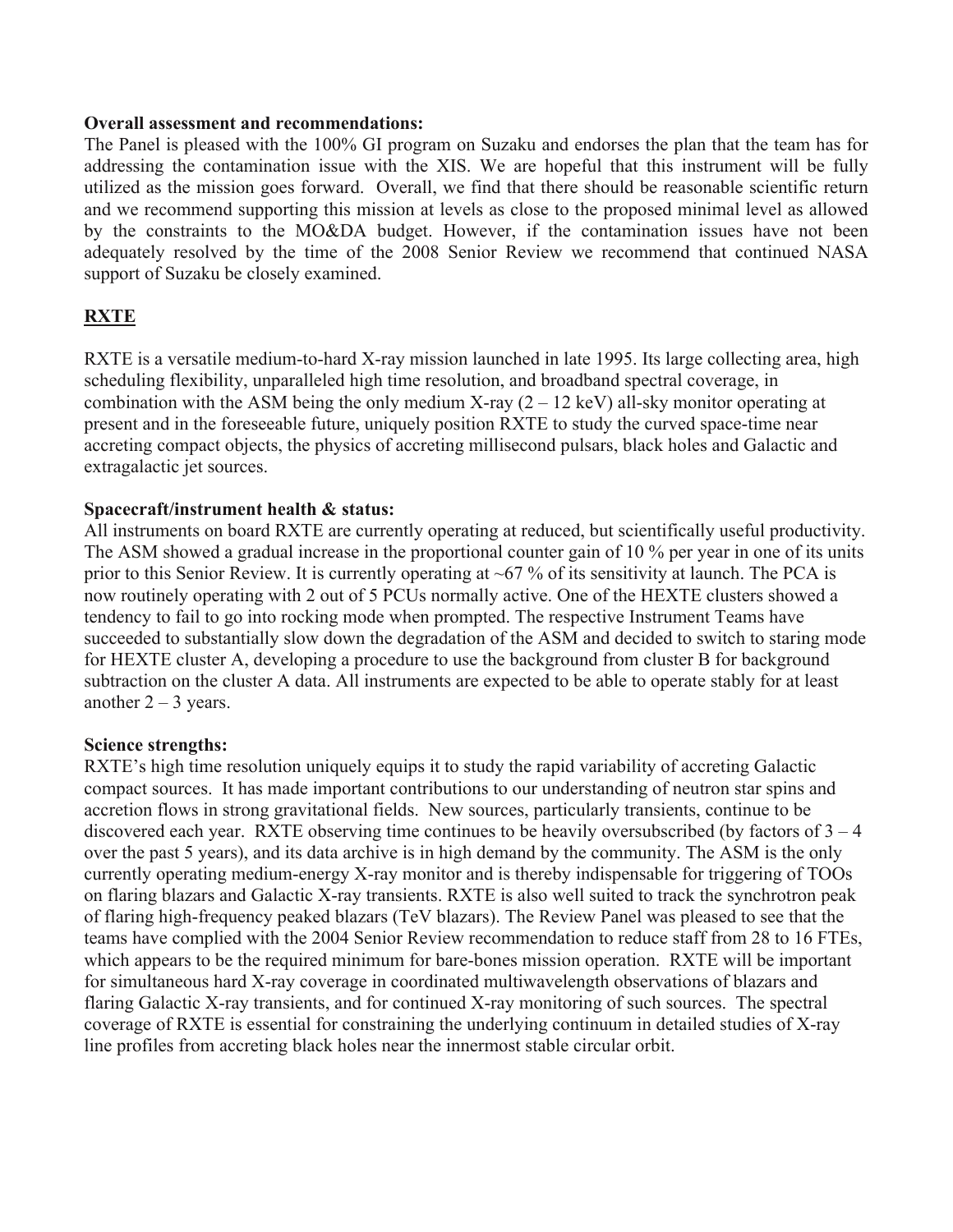### **Relevancy strengths:**

RXTE data address many of the research goals of the previous Structure and Evolution of the Universe roadmap and current overall science objectives of the Astrophysics Division.

### **Data accessibility:**

Data are readily accessible, with the lag-time between observation and production data release having now been reduced to 1-2 weeks.

### **Proposal weaknesses:**

Some of RXTE's previously unique hard X-ray capabilities are now paralleled by those of Suzaku. The team's claim that ongoing RXTE observations were needed for the calibration of Suzaku's high-energy response was not confirmed by the Suzaku team. Generally, given its long (though excellent) track record, many of the future discoveries and results anticipated in the proposal promise to be incremental. Overall, the Panel felt that the science case for HEXTE was the weakest link in the proposal.

### **Overall assessment and recommendations:**

RXTE remains a valuable asset to NASA's space science mission set. It continues to be productive, with continuing substantial interest from the community (in spite of very small Guest Observer grants). The technical problems with the instruments appear to have been dealt with satisfactorily, which should allow stable operations for at least another  $2 - 3$  years. RXTE has been specifically developed for studying the rapid variability of accreting Galactic X-ray sources, and promises to continue to produce new results on this topic. The overlap with future missions, in particular GLAST and the new generation of ground-based air Cherenkov telescope facilities for TeV studies, supports the case for continued operation of this mission. Its continuous X-ray monitoring, fast slewing, and hard X-ray capabilities make RXTE indispensable for triggering and execution of future multiwavelength observing campaigns on blazars and Galactic X-ray sources. The proposed budget appears to be the absolute minimum for maintaining bare-bones operations, and appears to be a good science-per-dollar value for NASA.

The Review Panel recommends continuing RXTE operation at the requested minimum level for the requested additional duration, i.e. 2 more observing cycles through February 2009. The Panel felt that the science case for HEXTE was the weakest among the three RXTE instruments, and should future budget cuts be unavoidable, these should be targeted at the support of this instrument.

# **FUSE**

FUSE is a MIDEX mission designed to provide spectroscopic access to the rich suite of spectroscopic diagnostics in the far-ultraviolet range.

### **Spacecraft/instrument status:**

The detectors continue to perform well, with only a modest loss in sensitivity since launch. This is a significant achievement for far-UV optics. The FUSE team has done exemplary work in recovering from what seemed like mission-ending failures in the attitude-control system, setting a very high standard in recovering stable pointing over much of the sky by using torque against the geomagnetic field. Nevertheless, pointing is currently restricted to high declinations, a significant restriction in selection of promising targets.